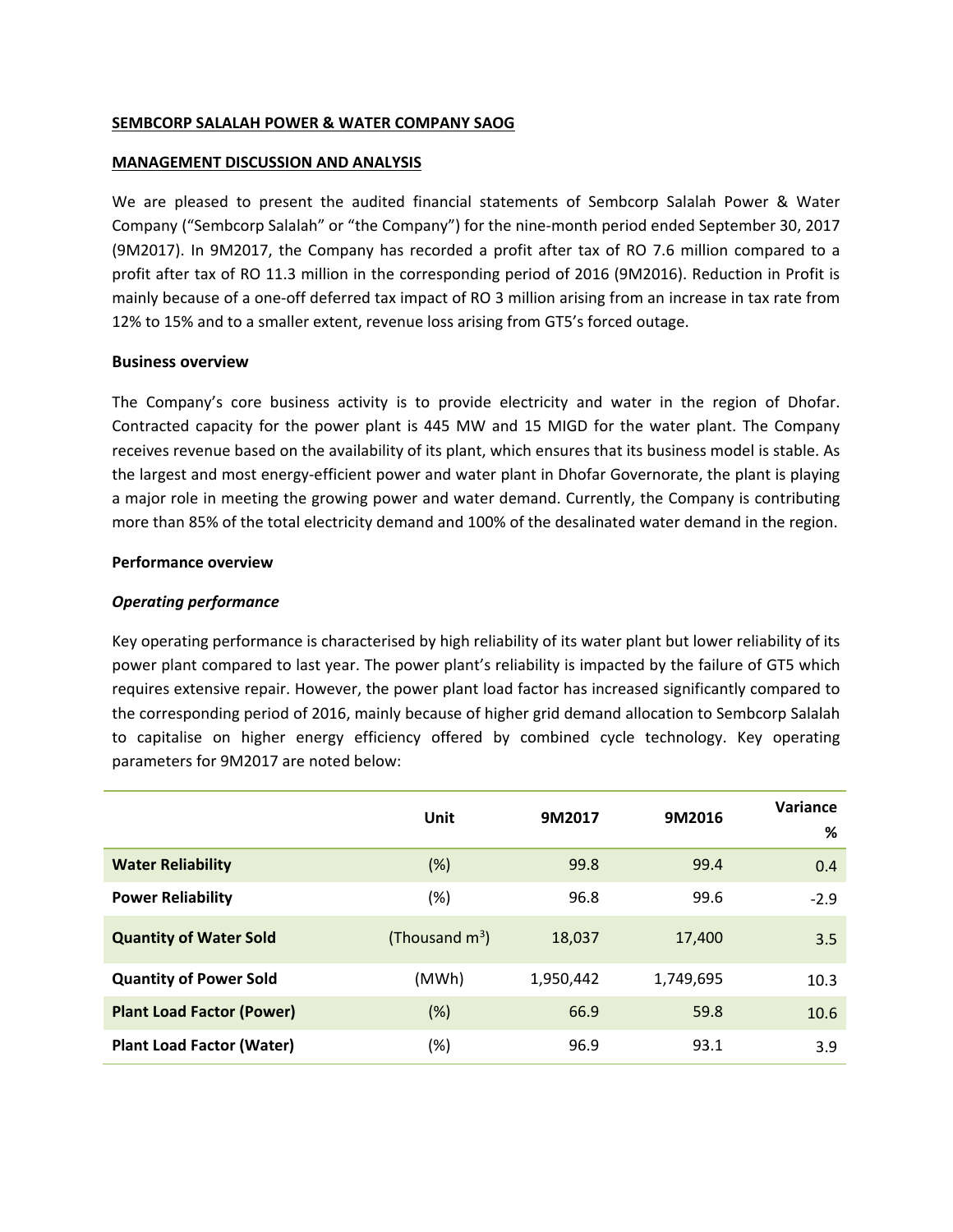# *Financial performance*

Key financial performance indicators are shown below:



# *9M2017 Profit after tax*

Profit after tax has been reduced from RO 11.32 million in 9M2016 to RO 7.6 million in 9M2017. The significant variances are elaborated in the following waterfall chart.



A brief analysis and characteristics of the major components of the profit or loss is presented below: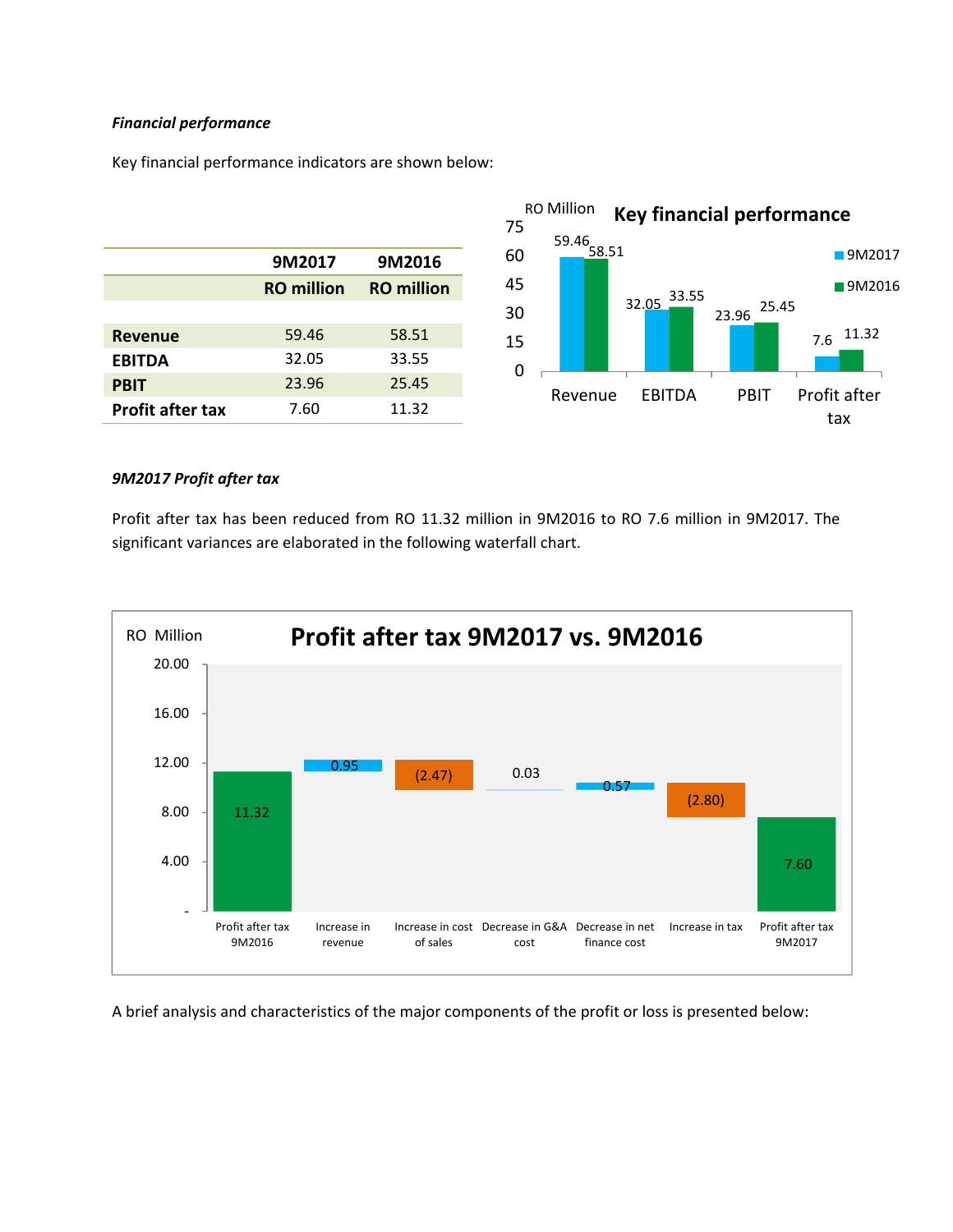#### *Revenue*

Power contributes 46% (excluding fuel charge), water 21% and fuel charge 33% to total revenue. Fuel charge revenue is a pass through and is calculated based on the consumption of natural gas calculated by the Plant model. 9M2017 Revenue has increased by 1.6% as compared to the corresponding period last year. The increase was mainly due to higher plant load factor that resulted in increased fuel charge and variable energy charge revenue net off with lower capacity charge due to the unexpected GT5's forced outage.



### *Cost of sales*

Cost of sales mainly comprises depreciation of property, plant and equipment, fuel cost and operations & maintenance (O&M) cost. Cost of sales has increased in comparison with the same period of 2016 as a result of higher fuel cost, O&M cost and Long-Term Maintenance Agreement (LTMA) cost. Fuel cost has increased due to increase in plant load factor and gas price indexation adjustment. As fuel cost is pass through in nature, there is a corresponding increase in



fuel charge revenue as mentioned above. O&M and LTMA costs have increased mainly due to higher preventive maintenance activities and increase in factored fired hours respectively as compared to last year.

### *Net finance cost*

Net finance cost decreased in 9M2017 compared to 9M2016 due to the scheduled repayment of part of the term loan in line with its financing documents.

### *Tax expense*

Tax expenses increased by RO 2.8 million compared to 9M2016 which is mainly because of a one‐off deferred tax impact of RO 3 million resulting from the increase in tax rate from 12% to 15% net off with prior year adjustment.